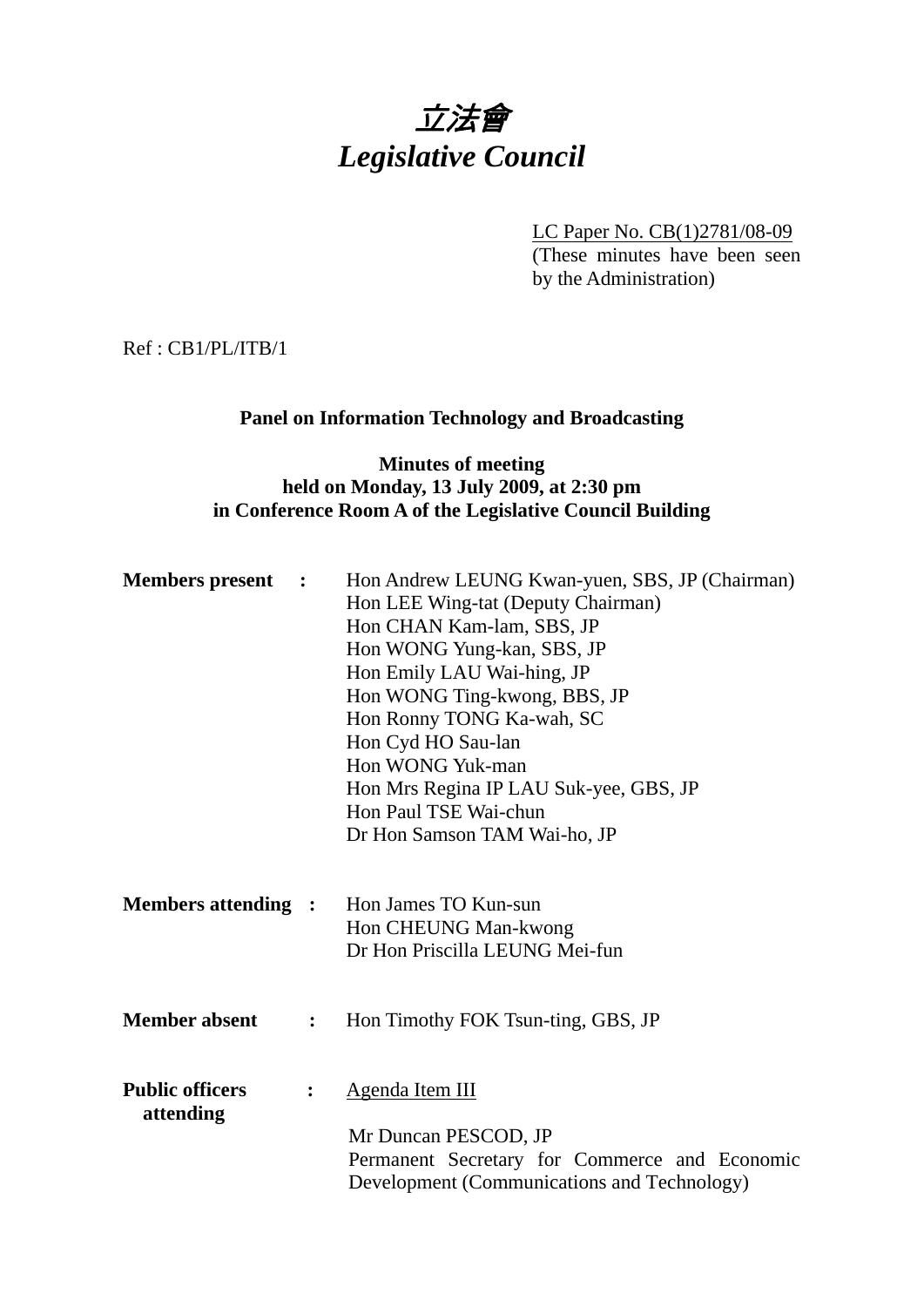#### Mr Alan SIU, JP Deputy Secretary for Commerce and Economic

Development (Communications and Technology)

Mr Kevin CHOI Principal Assistant Secretary for Commerce and Economic Development (Communications and Technology)A

#### Agenda Item IV

Mr Duncan PESCOD, JP Permanent Secretary for Commerce and Economic Development (Communications and Technology)

Mr Alan SIU, JP Deputy Secretary for Commerce and Economic Development (Communications and Technology)

Mr Kevin CHOI Principal Assistant Secretary for Commerce and Economic Development (Communications and Technology)A

Ms Maisie CHENG, JP Commissioner for Television and Entertainment Licensing

Miss Angela LUK Yee-wah Assistant Commissioner for Television and Entertainment Licensing (Entertainment)

Agenda Item V

Mr Duncan PESCOD, JP Permanent Secretary for Commerce and Economic Development (Communications and Technology)

Mr Jeremy GODFREY Government Chief Information Officer

Mr Stephen MAK, JP Deputy Government Chief Information Officer (Consulting and Operations)

Mr John WONG Assistant Government Chief Information Officer (IT Strategy)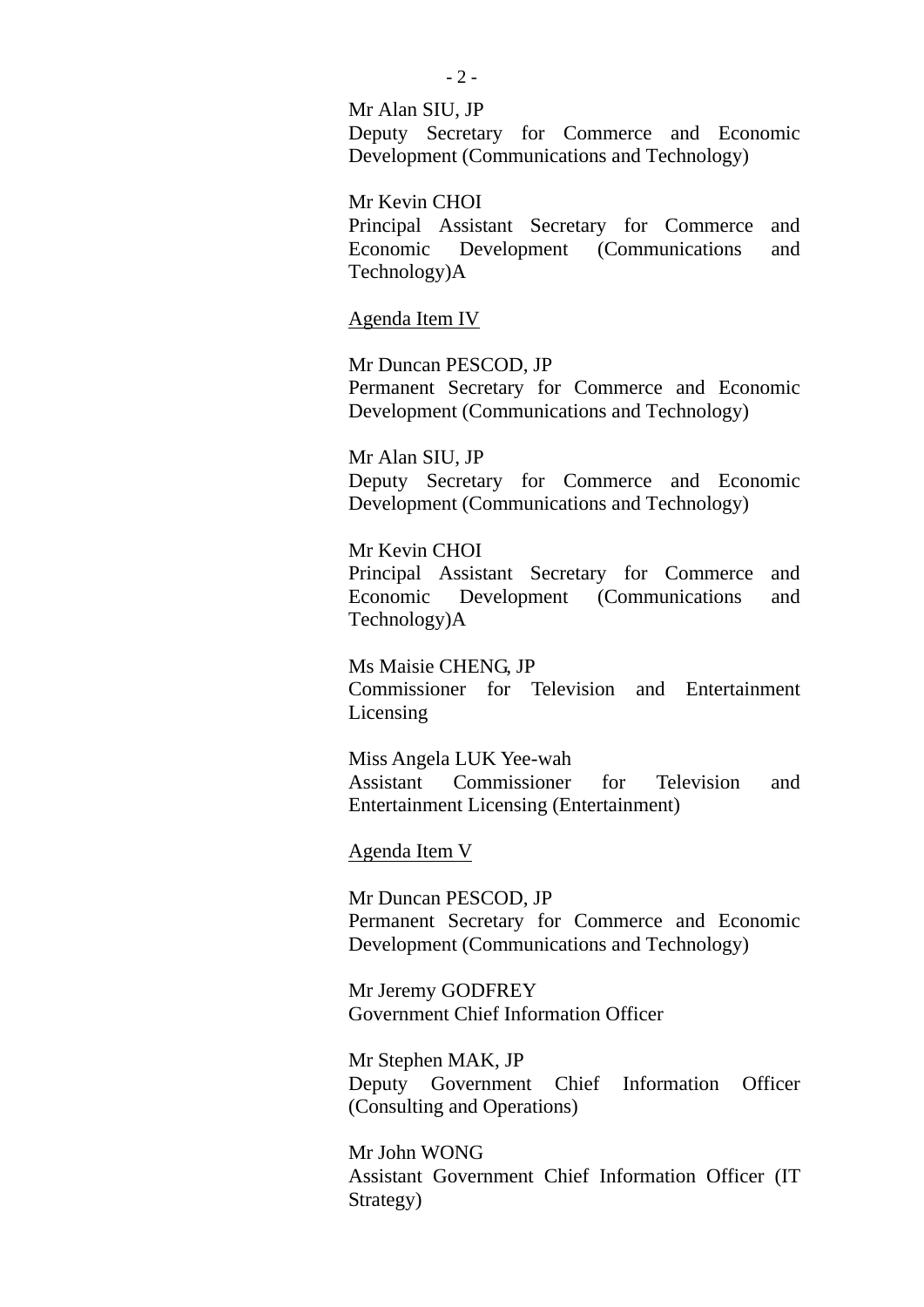|               |                                    |                | $-3-$                                                                                                                                 |                                                                                      |  |
|---------------|------------------------------------|----------------|---------------------------------------------------------------------------------------------------------------------------------------|--------------------------------------------------------------------------------------|--|
|               | <b>Attendance by</b><br>invitation | $\ddot{\cdot}$ | Agenda Item IV                                                                                                                        |                                                                                      |  |
|               |                                    |                | Mr K K YUEN<br>Director                                                                                                               | AWTC (LO & LAM) Consultancies Ltd                                                    |  |
|               |                                    |                | Ms Venus CHAN<br>Programme Manager                                                                                                    | AWTC (LO & LAM) Consultancies Ltd                                                    |  |
|               |                                    |                | <b>Agenda Item V</b>                                                                                                                  |                                                                                      |  |
|               |                                    |                | Mr Roderick B WOO, JP<br>Privacy Commissioner for Personal Data<br>Office of the Privacy Commissioner for Personal Data,<br>Hong Kong |                                                                                      |  |
|               |                                    |                | Mr Allen TING<br><b>Chief Privacy Compliance Officer</b><br>Hong Kong                                                                 | Office of the Privacy Commissioner for Personal Data,                                |  |
|               | <b>Clerk in attendance:</b>        |                | Ms YUE Tin-po<br>Chief Council Secretary (1)3                                                                                         |                                                                                      |  |
|               | <b>Staff in attendance</b>         | $\ddot{\cdot}$ | <b>Ms Annette LAM</b><br>Senior Council Secretary (1)3                                                                                |                                                                                      |  |
|               |                                    |                | Ms May LEUNG<br>Legislative Assistant (1)6                                                                                            |                                                                                      |  |
| <b>Action</b> | I.                                 |                | <b>Confirmation of minutes of meetings</b><br>(LC Paper No. CB(1)2157/08-09                                                           | -- Minutes of meeting held<br>on<br>12 January 2009                                  |  |
|               |                                    |                | LC Paper No. $CB(1)2104/08-09$                                                                                                        | -- Minutes of special meeting held on<br>21 January 2009                             |  |
|               |                                    |                | LC Paper No. CB(1)2178/08-09                                                                                                          | -- Minutes of meeting held<br>on<br>9 February 2009                                  |  |
|               |                                    |                |                                                                                                                                       | LC Paper No. $CB(1)2180/08-09(01)$ -- List of outstanding items<br>for<br>discussion |  |
|               |                                    |                |                                                                                                                                       | LC Paper No. $CB(1)2180/08-09(02)$ -- List of follow-up actions)                     |  |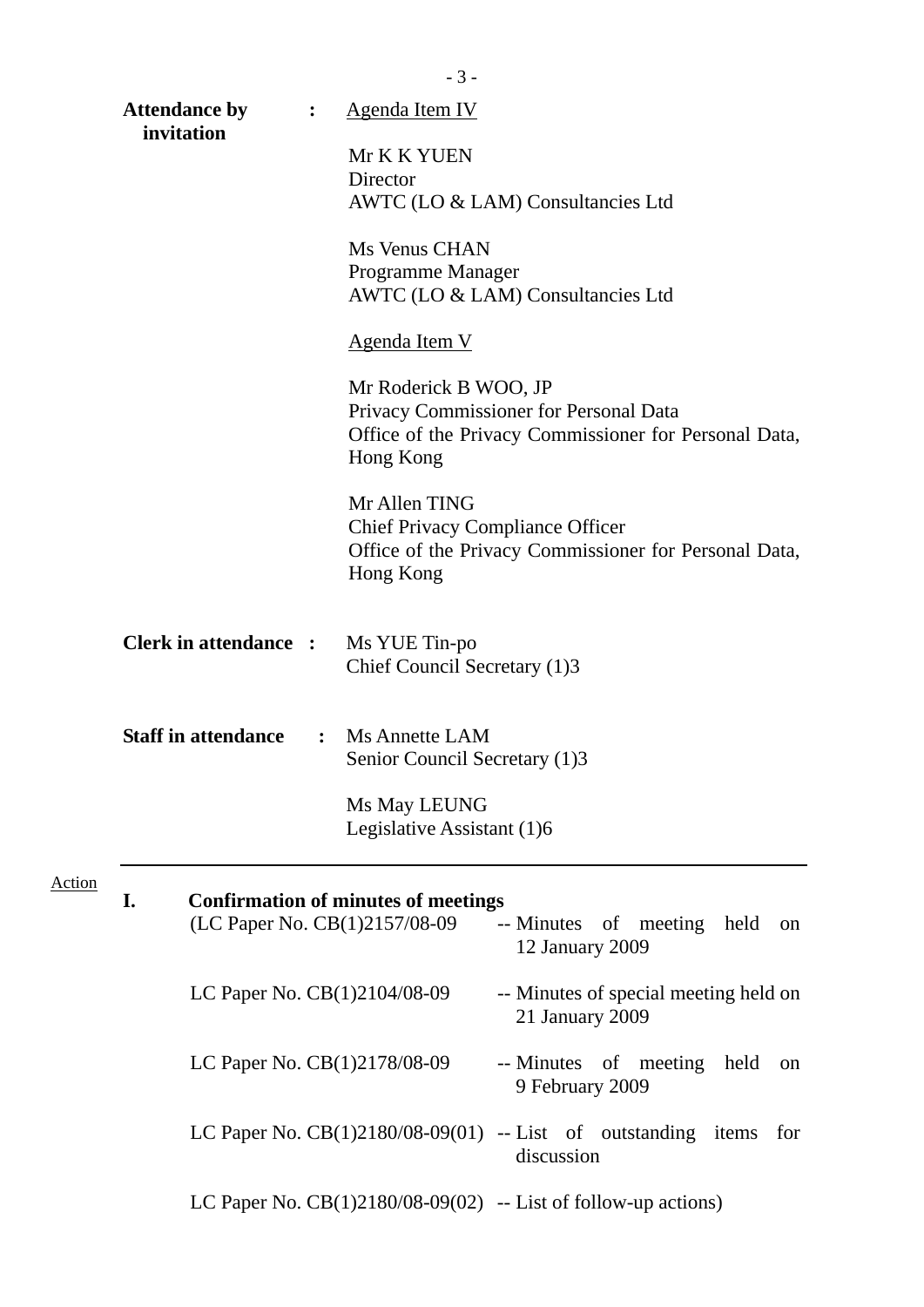$Action$ 

 The minutes of the meetings held on 12 January, 21 January and 9 February 2009 were confirmed.

| П. |      | Information paper issued since last meeting |                                       |
|----|------|---------------------------------------------|---------------------------------------|
|    | (LC) | Paper                                       | Nos. -- Letter from Hon Mrs Regina IP |
|    |      | $CB(1)2016/08-09(01)$ and $(02)$            | enquiring about measures taken to     |
|    |      |                                             | enhance liaison and collaboration     |
|    |      |                                             | with digital entertainment parks      |
|    |      |                                             | and incubators in Mainland cities     |
|    |      |                                             | and the Administration's written      |
|    |      |                                             | response)                             |
|    |      |                                             |                                       |

2. Members noted that the above paper had been issued for the Panel's information.

**III. Public consultation on public service broadcasting including issues related to the future of Radio Television Hong Kong and the opening up of radio/TV channels for use of the community**  (LC Paper No.  $CB(1)2180/08-09(03)$  -- Administration's paper on review of public service broadcasting and relevant matters LC Paper No. CB(1)2180/08-09(04) -- Paper on public service broadcasting prepared by the Legislative Council Secretariat (background brief) LC Paper No. CB(1)711/07-08(01) -- Executive Summary of the "Report on the Study of Public Service Broadcasting for Hong Kong" and the relevant extract on public access channels issued by the Panel in October 2006 LC Paper No.  $CB(1)711/07-08(02)$  -- Summary of recommendations in the "Report on Review of Public Service Broadcasting in Hong Kong" and the relevant extract on community broadcasting and public access broadcasting issued by the Committee on Review of Public Service Broadcasting in

March 2007)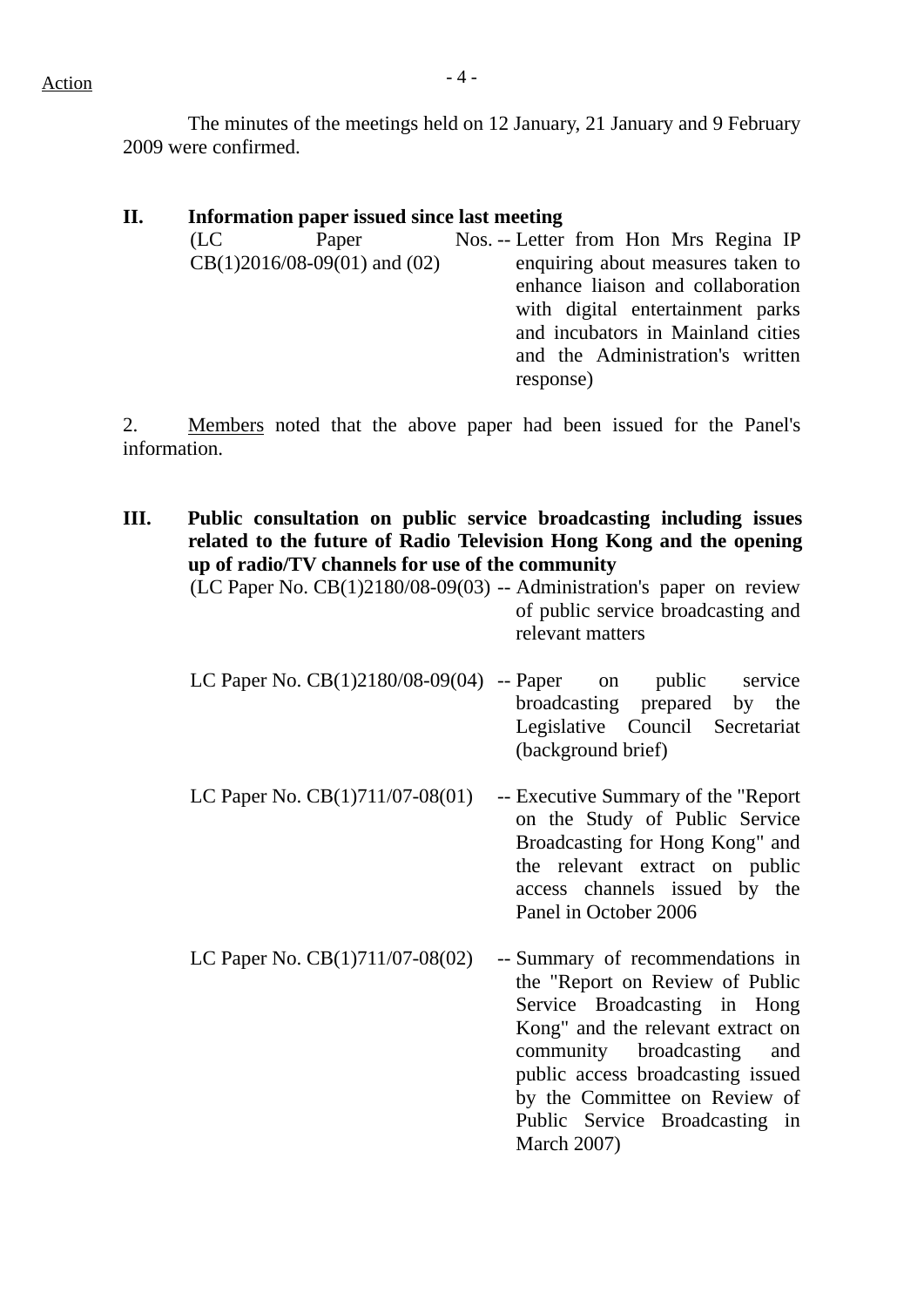### Presentation by the Administration

3. At the invitation of the Chairman, the Permanent Secretary for Commerce and Economic Development (Communications and Technology) (PSCED(CT)) briefed members on the latest position of the Administration's review on public service broadcasting (PSB) and relevant matters. He said that the report of the independent Review Committee chaired by Mr Raymond WONG to study the future development of PSB in Hong Kong had drawn diverse views on a number of issues from various sectors of the community and Members of the Legislative Council (LegCo). These issues, including the future of Radio Television Hong Kong (RTHK), the provision of community broadcasting services, public access broadcasting, and the question of the allocation and distribution of frequency spectrum, had far-reaching implications for the broadcasting, social and cultural landscape of Hong Kong and would impact upon the future of RTHK. The Administration therefore considered it necessary to study the Review Committee's report thoroughly and to extensively consult the public, including the LegCo, RTHK staff and all stakeholders, before taking a decision on the future of PSB in Hong Kong and related issues. He said that the study currently underway had turned out to be more complex than originally conceived, because a number of issues not covered in the Committee's report had emerged in the course of the study. While priority would be given to completing the review expeditiously, the Administration was not yet in a position to commit to a specific timetable. On the future of RTHK, PSCED(CT) stressed that there was no question of the Administration trying to deprive the normal operation of RTHK. The Administration would uphold the principles of freedom of press and expression, which were core values guaranteed by law. The Government would continue to provide sufficient manpower and financial resources to support the operation of RTHK. In fact, a further increase of 5.5% in the funding provision for RTHK had been sought for 2009-2010. This enabled RTHK to enhance its high definition (HD) production capability by the end of 2009. He assured members that RTHK had and would continue to enjoy editorial independence as provided under its framework agreement with the Government, and its services would not be affected. The consultation paper on PSB and related issues, once ready, would be submitted to the Panel for deliberation.

## *Future of RTHK*

4. Ms Emily LAU expressed grave concern about the deferral in releasing the consultation paper on PSB and the future of RTHK, which had been dragging on for a long time and causing much anxiety to RTHK staff. She enquired about the staffing situation and staff turnover of RTHK as well as the plan and timetable for the upgrade of production equipment and facilities and the construction of the new RTHK headquarters in Tseung Kwan O (TKO). She called on the Administration to give a specific timetable for the consultation and to provide statistics on staff recruitment and turnover to substantiate its claim that there was no intention to deprive the normal operation of RTHK.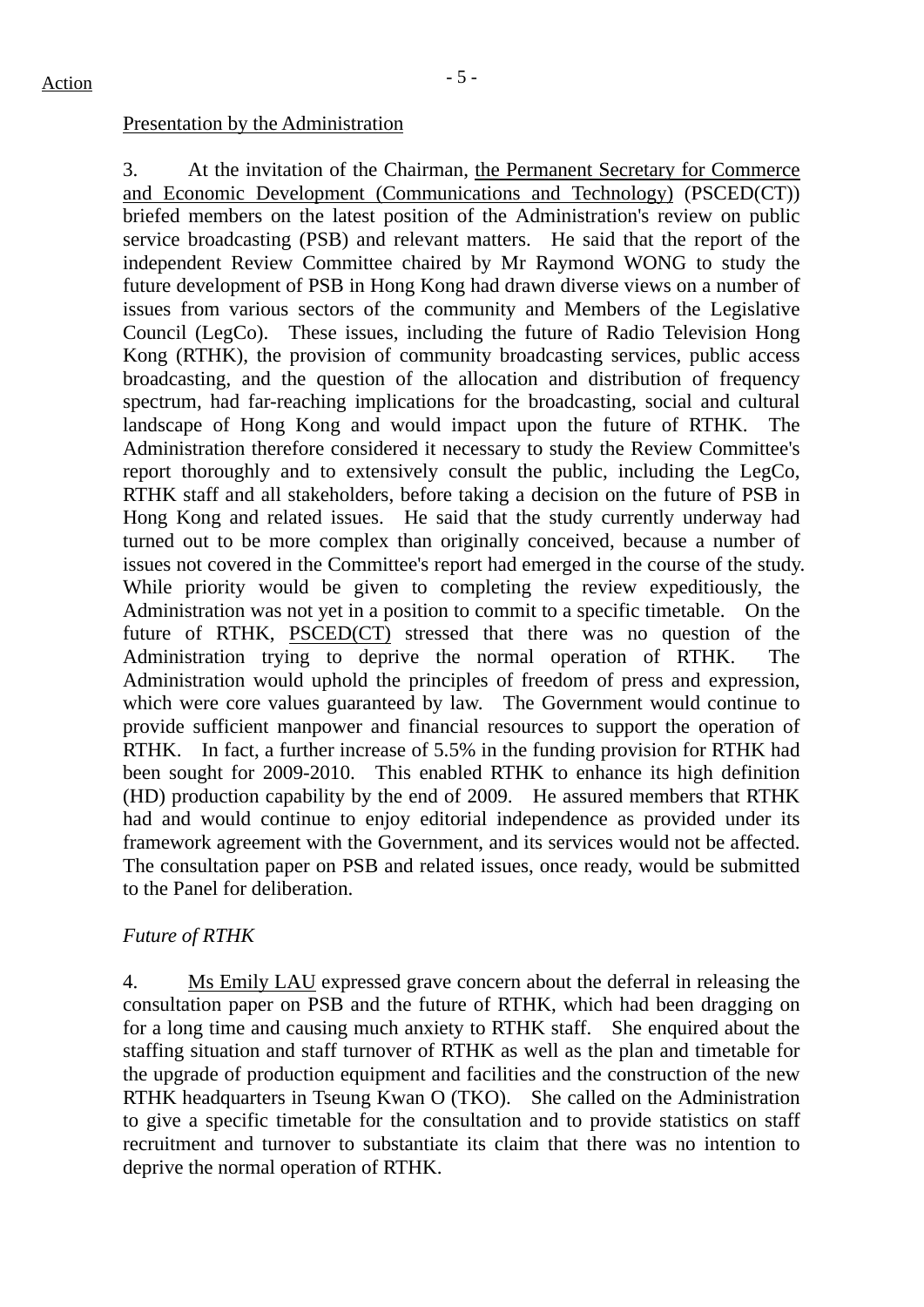5. Mr CHEUNG Man-kwong said that among RTHK's current strength of about 700 staff, some 300 were civil servants while the remaining were all non-civil service contract (NCSC) staff. He criticized that the recruitment freeze of RTHK and the lack of promotion prospect and job security had hampered the development of RTHK and adversely affected staff morale. In addition, the upcoming retirement of directorate staff would create a vacuum in the top management echelon. He was disappointed that the re-provisioning of RTHK's headquarters in TKO had been put on hold and that there was no clear plan and timetable for any long-term development of the headquarters. He also expressed grave concern that RTHK's capability to operate effectively would seep away as a result of the deferral in releasing the consultation paper on PSB and the future of RTHK.

6. Mr James TO held the view that the Administration had no intention to transform RTHK into a public broadcaster nor interest in improving PSB in Hong Kong. The Administration's real intention was to make use of the PSB review as an excuse to turn RTHK to become the mouthpiece of the Government or, failing that, to fold it up.

7. In response, PSCED(CT) disagreed that the Government had any intention to deprive the normal operation of RTHK. He stressed that the Administration was committed to ensuring that RTHK was adequately resourced to continue providing quality broadcasting services to the community. In fact, RTHK had been operating well despite challenges and difficulties. Funding had been provided for procuring equipment and facilities for the recording, editing and broadcast of HD programmes. As regards RTHK new headquarters, a site in TKO had been reserved and RTHK was still working on the development proposal.

8. PSCED(CT) advised that among RTHK's current strength of 780 staff, 450 were civil servants, 15 were departmental contract staff and 315 were NCSC staff. As regards staffing ratio between civil servants and NCSC staff, he said that due to the uniqueness of the department's operation and the flexibility to keep pace with changes in technological development, RTHK had a long established tradition of employing contract staff. Such practice was expected to continue regardless of the issue of PSB or the future of RTHK. The Administration had closely monitored the number of NCSC staff in RTHK. In fact, the number of NCSC staff for 2007-2008 had dropped in proportion to the total number of staff. He highlighted that the Administration was well aware of concerns about RTHK staff morale and related issues on promotion and job security and had accordingly maintained a close dialogue with RTHK management and staff union on a full range of management and staffing matters on a regular basis. The succession plan of directorate staff had also been looked into.

9. As regards the timetable of the consultation, PSCED(CT) said that the PSB review was still underway and remained a government priority. However, the Administration was not in a position to give a specific timetable for the consultation at the present stage. He assured members that the Panel would be briefed on the consultation paper as soon as practicable. The findings of the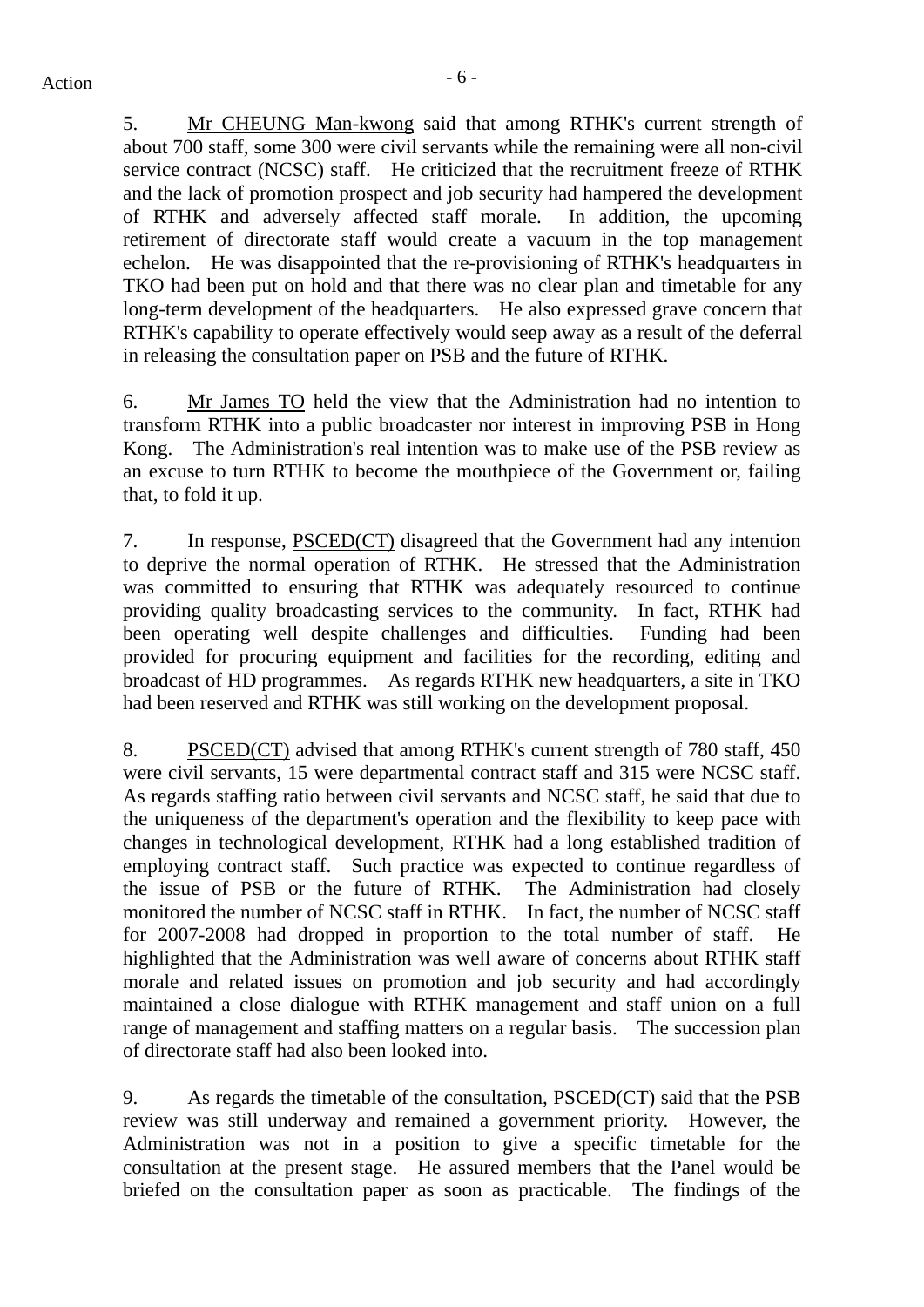review, once completed, would be made public and the community and RTHK staff would be engaged in mapping out the future of PSB policy.

10. Ms Cyd HO noted that RTHK was prohibited from employing civil servants and that half of RTHK's programme production staff were on NCSC terms. Despite having their "3+3" contract terms, the 15 staff whose terms should normally be converted to civil service terms were renewed with another three-year NCSC contract. She opined that these repressive measures which deprived the promotion prospect and job security of staff indicated that the Administration had the intention to drive away the staff and deprive the normal operation of RTHK. Moreover, RTHK had been subject to a high frequency of auditing, which discredited its corporate image in the eyes of the public. She called on the Administration to give a target date for reviewing the contracts of the 15 staff concerned, and to resume civil service recruitment immediately. She also requested the Administration to provide statistics on staff wastage during the past few years. In this connection, Ms Emily LAU expressed regret that the Administration had frozen RTHK's recruitment, thereby impeding its normal operation. She opined that RTHK should be allowed to resume recruitment of civil servants regardless of the outcome of the PSB review.

11. Pointing out that the PSB review and the future of RTHK had been dragged on for a long time since 2006, Mr CHAN Kam-lam opined that such a protracted delay was unfair to RTHK staff. He urged the Administration to consider converting those staff who were on "3+3" contract terms to full civil service terms as soon as practicable so as to dispel staff uncertainty and boost staff morale. He opined that the future of RTHK should not be bundled with the PSB review. Although RTHK's overall operation had been smooth in the past, problems in relation to staff morale, management and internal administration had to be addressed promptly to enhance its operational efficiency. He called on the Administration to make the best effort to finalize the consultation paper and widely consult the public and stakeholders on the way forward, hopefully by the end of 2009.

12. PSCED(CT) explained that the "3+3" period was the timeframe for which staff recruited on standard provident fund contract terms would normally be converted to civil service provident fund terms. The management was currently looking into the contracts of these 15 staff. They had been briefed by the management and were fully aware of the circumstances. Their continued employment would not be affected and their job security was no different from any other RTHK staff. Same as any other Government department, RTHK was subject to audit and it was up to the Audit Department to decide how its auditing function was carried out. As regards recruitment, he said that in view of the uncertainty of the future operation of RTHK, the recruitment of civil servants was frozen at the moment in accordance with the prevailing Government practice. The department could employ NCSC staff to meet its service needs, although such arrangement was far from satisfactory. The Deputy Secretary for Commerce and Economic Development (Communications and Technology) added that there were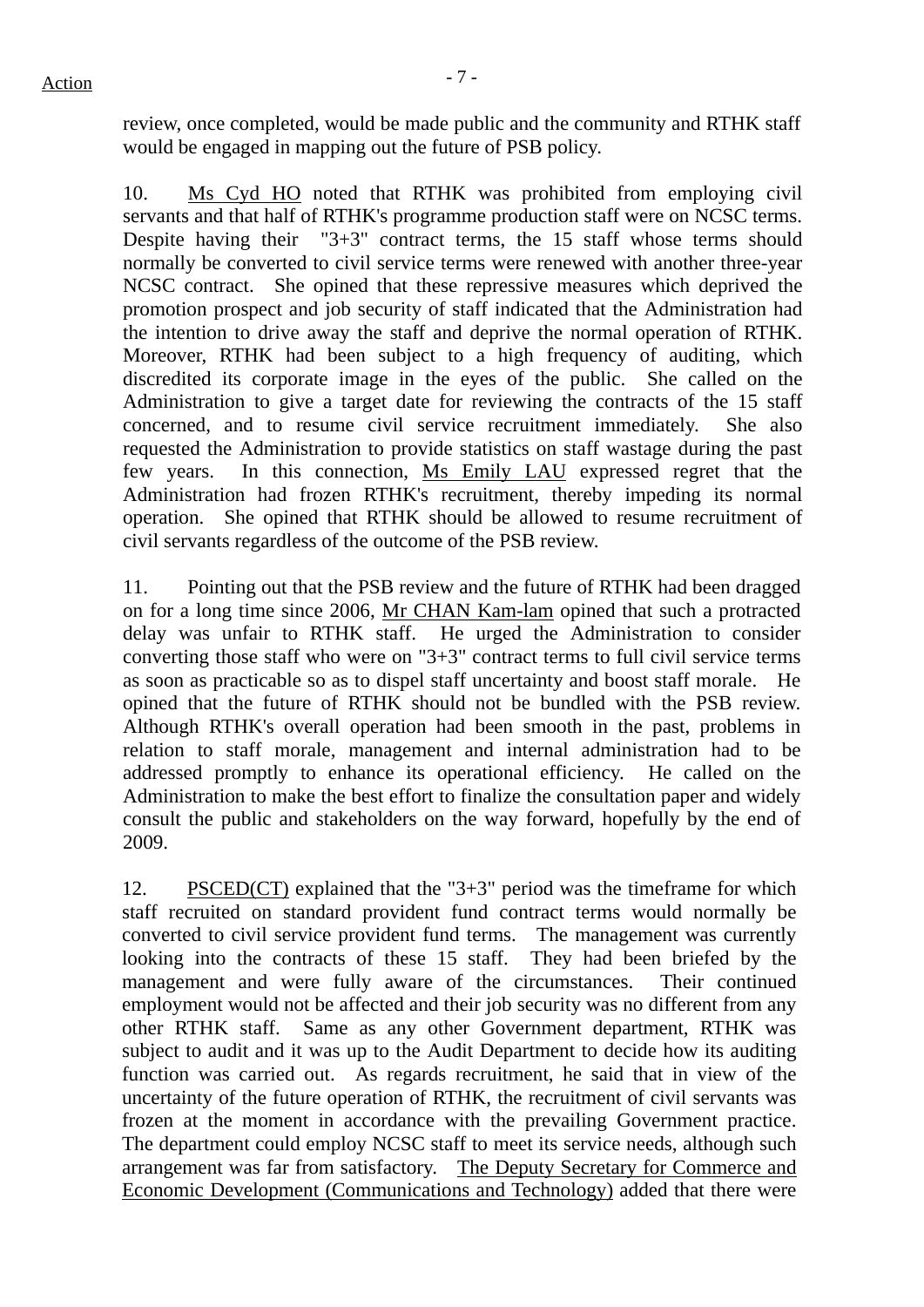Admin

no major changes in the number of RTHK staff during the past few years. In fact, more staff were employed to help meet the increase in work arising from the Beijing Olympics in August 2008, the East Asian Games and the 60<sup>th</sup> Anniversary of the founding of the People's Republic of China in 2009. At members' request, the Administration undertook to provide statistics on the staffing situation, turnover and wastage as well as recruitment figures of RTHK for the past few years.

# *Review of PSB and related issues*

13. Ms Cyd HO referred to paragraph 6 of the Administration's paper (LC Paper No. CB(1)2180/08-09(03)) which stated that the review had been more complex than at first anticipated as a number of issues not covered in the Review Committee's report had emerged during the review exercise. She queried why such important issues of public concern were not included in the Review Committee's scope of work when the terms of reference (TOR) were first drawn up, and who should be held responsible for not giving such issues enough care and attention. She also questioned who made the decision not to proceed immediately with the consultation on PSB review. In this connection, Mr Paul TSE sought elaboration on the issues which were not anticipated when the Review Committee was first set up and hence were not included in its study.

14. In response, PSCED(CT) said that the Review Committee's TOR was drawn up with particular issues of concern in mind when the Committee was formed in 2006. However, circumstances changed and a number of issues which were not anticipated at that time had subsequently emerged. These included the court case concerning radio broadcasting without a licence under the Telecommunications Ordinance (TO) (Cap. 106) and court cases involving certain LegCo Members for breaching the provisions in the TO. Other unforeseen issues included the introduction of digital TV in 2007, new developments such as the introduction and technical trial of digital radio broadcasting, the growth of Internet broadcasting, as well as the allocation and distribution of frequency spectrum for other uses arising from switching off of analogue broadcasting. He highlighted that all these issues had far reaching implications on PSB and the opening up of air waves for use of the community that required a thorough consideration in a comprehensive study.

15. Mr WONG Yuk-man said that while he appreciated RTHK staff's concern about the future of RTHK and their job security, he considered it more important to safeguard the freedom of speech and the press, and to strive for the setting up of a public broadcaster with editorial independence and its own channels for television and radio broadcasts. He noted that most of the world's advanced economies had an independent public service broadcaster. Therefore, instead of shelving the report of the Review Committee indefinitely, the Administration should make clear its stance on the future PSB policy and provide a timetable for the PSB review and a timeframe for the setting up of a public service broadcaster in Hong Kong. Noting that the consultation paper would not be released until the court cases were completed, Ms Emily LAU said that the indefinite delay would reflect badly on the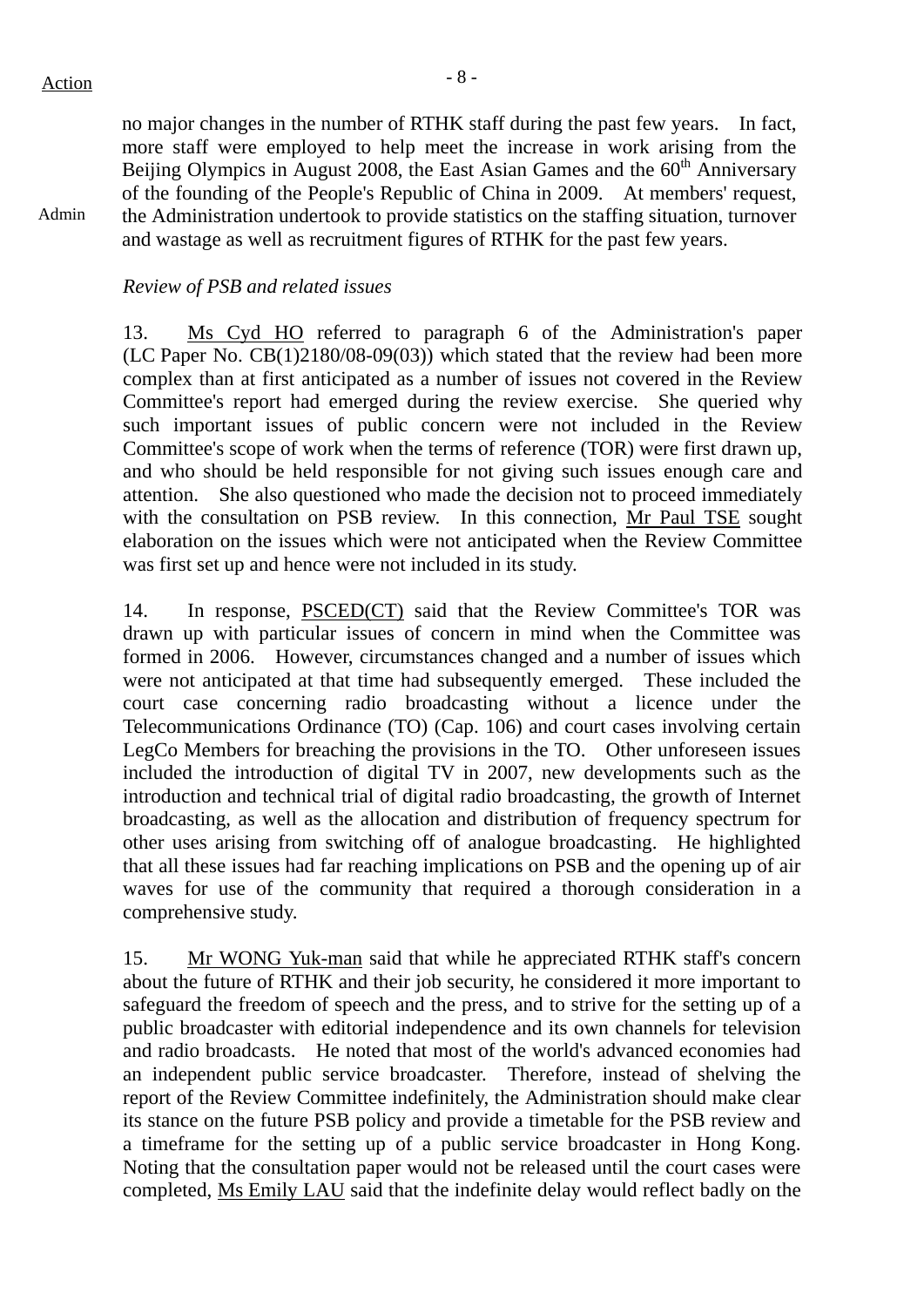Administration. Mr Paul TSE also expressed dissatisfaction that the Administration had not provided a specific timetable for the PSB public consultation. He said that any further delay was unacceptable.

16. In response, PSCED(CT) said that the case concerning unlicensed broadcast was referred by the Court of Appeal to the Magistracy and hearing would resume in September 2009. Other cases involving certain Members for breaching the provisions in the TO were still in progress. He highlighted that as the outcome of the court cases would have implications on the licensing regime, it was important to first establish the legitimacy of the licensing regime before taking forward the PSB review and the related issue of the opening up of air waves. As regards the timetable of the review, he reiterated that the PSB review was still underway and remained a government priority. However, the Administration was not in a position to give a specific timetable for the consultation at the present stage. The Administration would make the best effort to finalize the consultation paper expeditiously to widely consult the public, Members, and other stakeholders including RTHK staff.

17. Mr WONG Yuk-man opined that the outdated TO should be revamped in the light of latest technological and market developments so as to ensure that the regulatory regime remained conducive to the further development of the electronic communications industry in general and broadcasting industry in particular. He urged the Administration to provide a specific timetable to review the matter, and to open up airwaves for public use as frequency spectrum was a public asset. Mr Paul TSE shared Mr WONG's view that the Administration should set a clear policy for the opening up of air waves for public use. Noting that some overseas universities run three to four radio stations and that Shenzhen had more channels than Hong Kong, he criticized the Administration for holding back the opening up of air waves due to political consideration.

18. PSCED(CT) advised that work was underway to work out the specific details of the legislative exercise of setting up the Communications Authority to oversee both the telecommunications and broadcasting sectors in the light of challenges brought about by technological convergence. In response to Mr WONG Yuk-man, PSCED(CT) advised that the Telecommunications (Amendment) Bill 2009 on licensing criteria for sound broadcasting services would be introduced shortly to the LegCo to provide for greater transparency and legal certainty.

#### Summing up

19. The Chairman called on the Administration to take note of members' concerns and to finalize the consultation paper on the review of PSB and the future of RTHK as soon as practicable.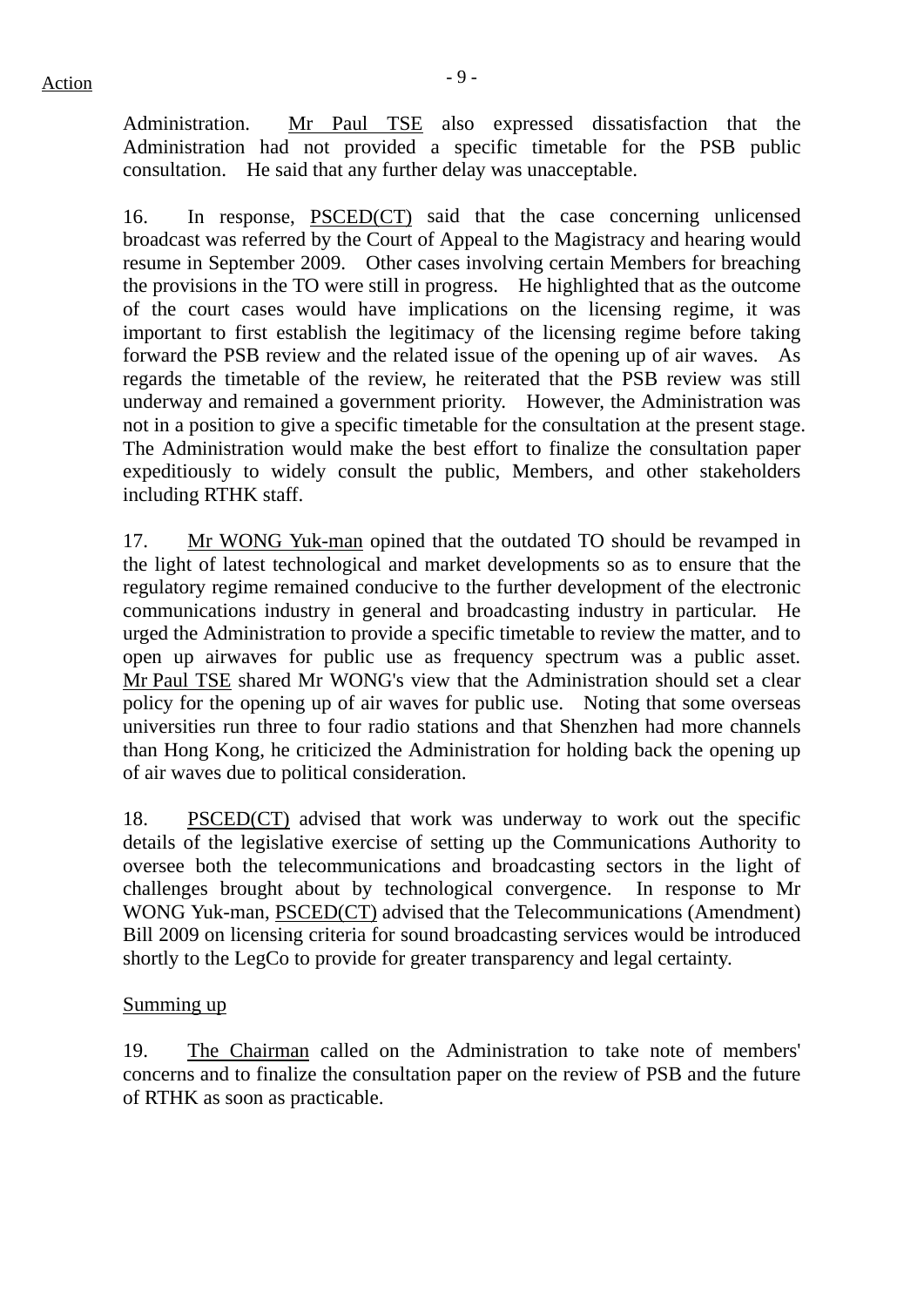# $Action$

| IV. | Review of the Control of Obscene and Indecent Articles Ordinance<br>(Cap. 390)                                                                                   |                                                                                                                                  |
|-----|------------------------------------------------------------------------------------------------------------------------------------------------------------------|----------------------------------------------------------------------------------------------------------------------------------|
|     | $(LC$ Paper No. $CB(1)2180/08-09(05)$ -- Administration's paper on review                                                                                        | of the Control of Obscene and<br><b>Indecent Articles Ordinance</b>                                                              |
|     | LC Paper No. $CB(1)2180/08-09(06)$ -- Paper on issues relating to the                                                                                            | control of obscene and indecent<br>articles prepared by the Legislative<br>Council<br>Secretariat (updated)<br>background brief) |
|     | LC Paper No. CB(1)927/08-09                                                                                                                                      | -- Minutes of meeting<br>held<br>on<br>20 November 2008                                                                          |
|     | LC Paper No. CB(1)2104/08-09                                                                                                                                     | -- Minutes of special meeting held on<br>21 January 2009                                                                         |
|     | LC Paper No. CB(1)2250/08-09<br>(tabled at the meeting and of the Control of Obscene and<br>subsequently issued via e-mail on Indecent Articles<br>15 July 2009) | -- Administration's paper on review<br>Ordinance<br>(power-point)<br>presentation<br>material)                                   |

Briefing by the Administration and the AWTC(LO & LAM) Consultancies Ltd

20. With the aid of powerpoint presentation, PSCED(CT) and Mr KK YUEN, the Director of AWTC(LO & LAM) Consultancies Ltd (AWTCC) briefed members on the major findings of the first round of public consultation and the Consultant's recommendations concerning the review of the Control of Obscene and Indecent Articles Ordinance (COIAO), as set out in the Administration's paper (LC Paper No. CB(1)2180/08-09(05)).

# Discussion

*The adjudication system and the operation of the Obscene Articles Tribunal* 

21. Ms Emily LAU and Ms Cyd HO referred to the Judiciary's views that the present statutory institutional set up of the OAT under the COIAO, whereby the OAT was required by law to perform both administrative and judicial functions, was highly unsatisfactory, and that the present system of adjudicators was highly problematic. They noted that the Judiciary had proposed to remove the administrative classification function from the OAT, leaving it to deal with judicial determinations only, and to replace the present adjudicators system of OAT with a jury system. Ms Cyd HO opined that the carrying out of dual administrative and judicial functions by the OAT was inappropriate and contradicting the principle of separation of powers under the Basic Law. Ms LAU and Ms HO urged the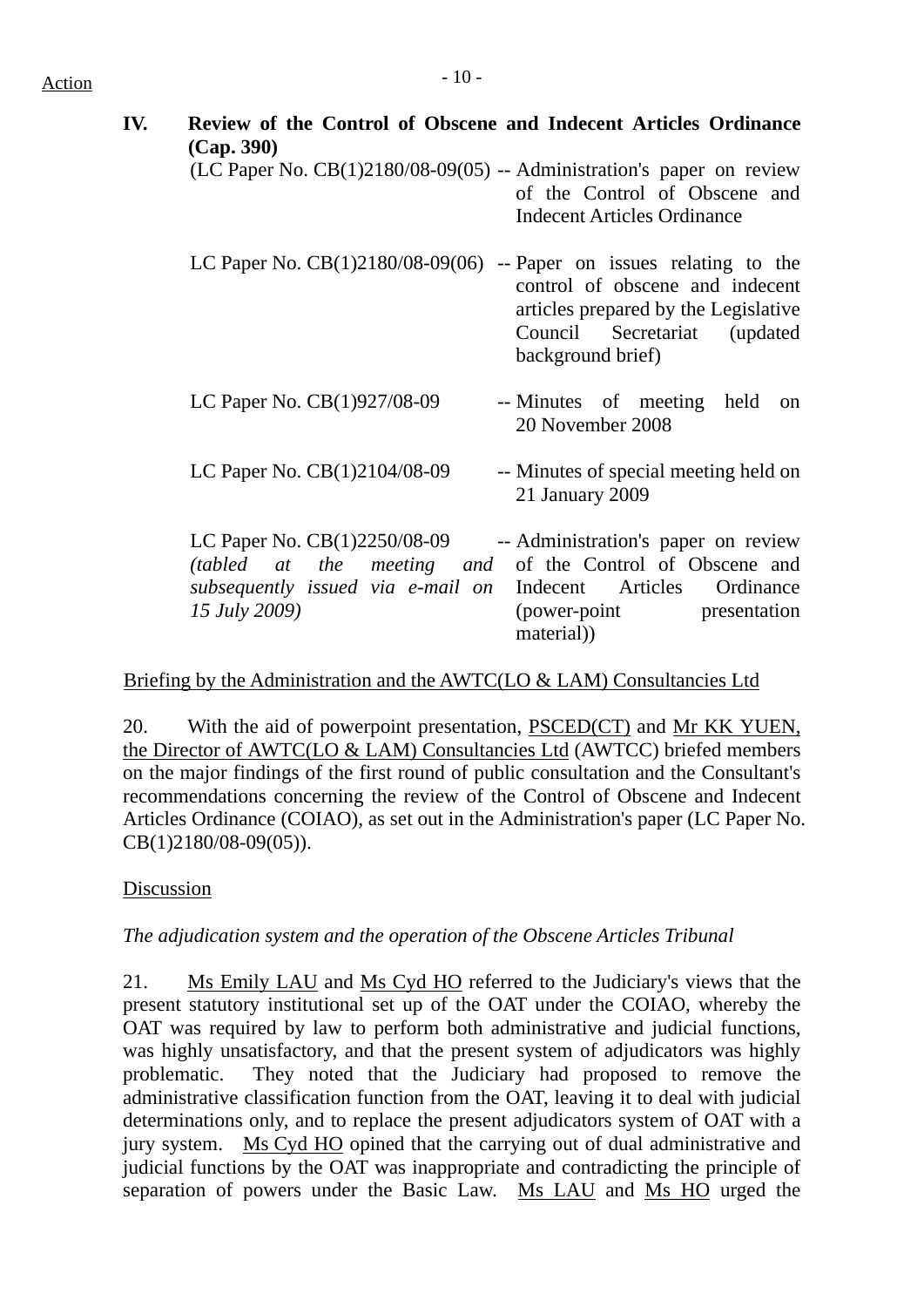Administration to liaise with the Judiciary expeditiously to address the issues and improve the operation of the OAT and the adjudication system. Ms Cyd HO noted that according to the public opinion survey conducted by the Public Opinion Programme at the University of Hong Kong (HKUPOP), about 60% of the respondents supported the establishment of a new independent adjudication system and the replacement of adjudicators with jurors, and that about 40% of the respondents were in favour of abolition of the OAT. As such, she queried the validity of the Administration's remark in the Administration's paper (LC Paper No. CB(1)2180/08-09(05)) that "overall there did not appear to be a strong demand for abolishing the OAT".

22. Mr CHAN Kam-lam said that the inconsistency in the classification of articles had caused confusion to the public and undermined public confidence in the classification system. He enquired what measures the Administration would propose in respect of the appointment mechanism and operation of the OAT to help enhance transparency and ensure consistency in classification and avoid repeated occurrence of inconsistent classifications, thus giving the public an impression of differential treatment or selective prosecution.

23. In response, PSCED(CT) said that among other things, a number of issues relating to the operation of the OAT including the composition of its membership, the appointment of adjudicators, and the adjudication procedures would be further examined with a view to enhancing the transparency, representativeness and consistency in the rulings and classifications made by the OATs. Taking into account all the views received, the Administration would draw up concrete feasible proposals to improve the existing regulatory regime for discussion in the second round of public consultation. As regards the OAT's dual role of performing both administrative and judicial functions, the Administration would discuss the issue with the Judiciary and the relevant stakeholders to seek to improve the adjudication system and the operation of the OAT.

24. Mr Ronny TONG said that the OAT had been criticized by the public as ineffective and unrepresentative. Noting the fine line between works of art and works of indecency, and the difficulty of agreeing on a common standard of morality and propriety in a diversified and open society like Hong Kong, Mr TONG said that, apart from defining "indecency" and "obscenity", the Administration should issue some guiding principles and basic criteria to supplement the definitions. As social values and standard of public decency would change over time, the problem of inconsistency in the classification and ruling made by the OAT could not be solved simply by increasing the number of adjudicators. Instead, the Administration should explore how to set up a mechanism to ensure that the adjudicators appointed to the OAT could truly represent the prevailing community values and standards. He urged the Administration to seriously consider these two important core issues which regrettably had not been addressed in the first round of consultation.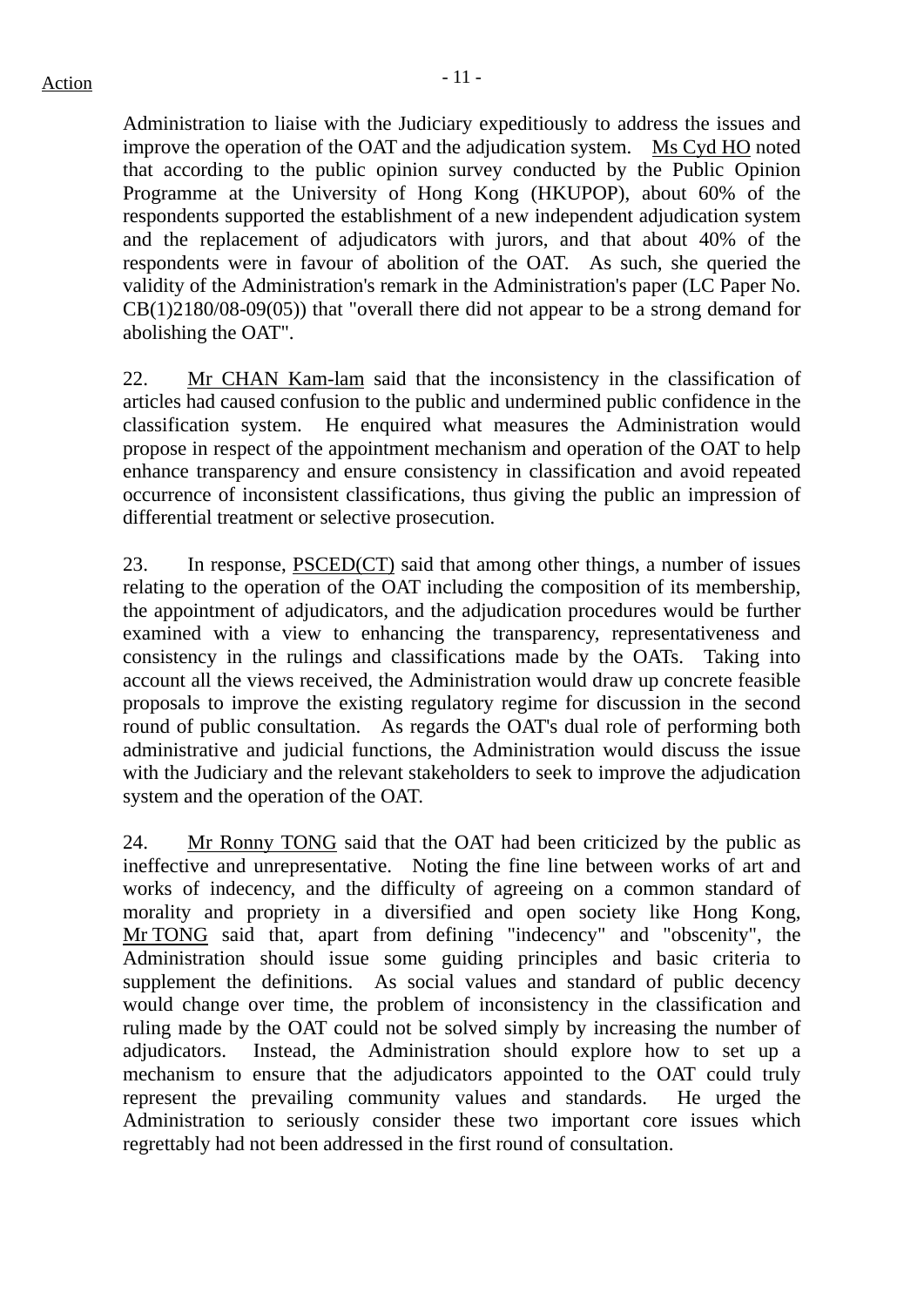25. Mr Paul TSE said that social and moral values were constantly changing, for instance, divorce and bankruptcy were now common phenomena though generally denounced as unacceptable in the past. He agreed with Mr Ronny TONG that a review mechanism should be put in place to ensure that the OAT adjudication and classification systems were keeping in pace with the changing community values and standards of decency. He opined that the current COIAO and the legislative framework for the OAT were outdated and could no longer meet the needs and expectations of the community, and should accordingly be revamped in a new perspective. He expressed support for the separation of administrative and judicial functions and the replacement of the present classification system with a jury system.

26. PSCED(CT) agreed that it was important that prevailing public standards in respect of "obscenity" and "indecency" should be translated into clear provisions to be applied by the OAT consistently. As such, reviews on the operation of the COIAO were conducted from time to time to ensure that the regulatory regime was able to meet the changing needs of the community. He reiterated that having regard to all the views received, the Administration would map out possible concrete improvement proposals for the second round of public consultation, and would consult the public and the Panel in accordance with the usual practice.

# *Regulation of the Internet and new form of media*

27. Ms Emily LAU warned against regulation of the Internet which she considered might restrict the free flow of information and freedom of expression. Referring to the suspended implementation of "green dam" filtering software by the Mainland authorities due to public pressure, she said that Hong Kong people and Internet users would not accept restriction on information flow and freedom of expression which were core social values much treasured by the community and basic human rights guaranteed by the law. In this connection, Ms Cyd HO expressed objection against mandatory filtering by Internet service providers (ISPs).

28. Mr CHAN Kam-lam disagreed that regulation of the publication and public display of obscene and indecent articles would jeopardize the free flow of information and freedom of expression. He noted that in view of the prevalence of indecent/obscene content in newspapers and entertainment magazines, and the proliferation of such materials on the Internet, the majority of the community considered legislation necessary to regulate the publication of obscene and indecent articles. Parents and educators, in particular, were in favour of tightening regulation of the Internet. Mr WONG Ting-kwong shared a similar view. He said that most of the parents he came across supported stepping up control to protect the youth and impressionable people from the harmful influence of pornography and objectionable materials on the Internet and in the media. He suggested classifying ISPs and their websites into different categories so that parents could differentiate the filtered websites from those which contained objectionable materials.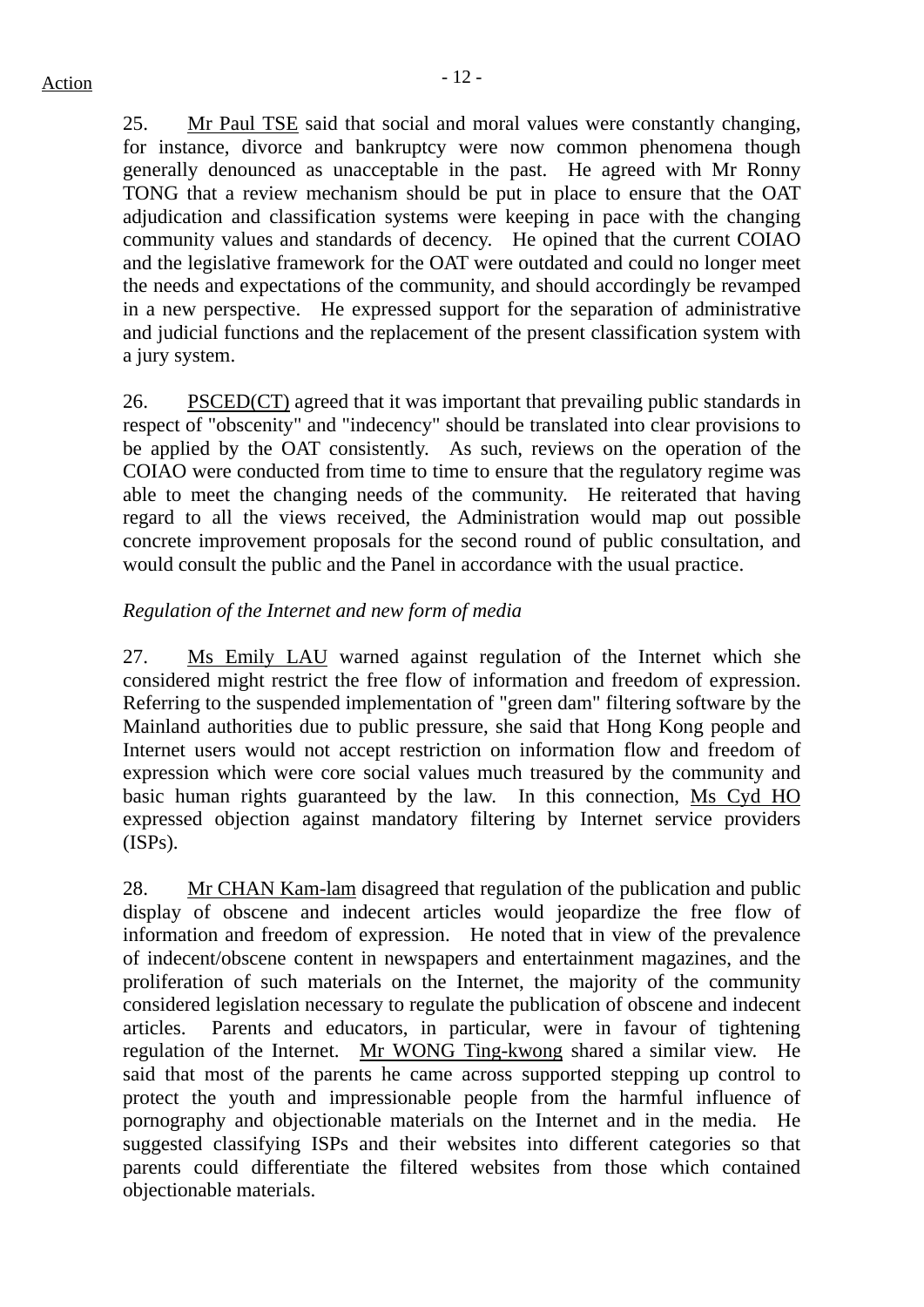29. Dr Samson TAM said that given the technological difficulty in regulating objectionable materials transmitted through the Internet and the practical difficulty in verifying the age of Internet users, the industry's self-regulatory regime in place since 1997 had not been effective. He called on the Administration to step up cooperation with ISPs to formulate effective technological solutions riding on new technologies, and to put in place measures conducive to the healthy development of the Internet industry. Dr TAM noted that filtering software and server-filtering services were already available from some ISPS. However, for various reasons, the adoption rate was not high. He said that the provision of filtering software and server-side filtering services was mainly market-driven. Providers would render such services if there was demand.

30. PSCED(CT) said that the regulation of new media had attracted extensive public discussions and diverse views were received from different quarters of the community during the first round of consultation. While industry members and Internet users strongly opposed to any increased control over the Internet, many members of the general public tended to support tightening Internet regulation. He highlighted that the Government's policy objectives were to strike a balance between safeguarding the free flow of information and freedom of expression on one hand, and protecting minors and impressionable people from obscene and indecent materials on the other. In drawing up the proposals for the second round of consultation, the Administration would take into account the community views as a whole. As regards access to websites, he said that some ISPs had voluntarily provided filtering software options, and server-side filtering services targeting youth were also available from some ISPs. It was a matter of personal choice whether to use such filtering devices. He highlighted that although it was not technologically feasible to enforce complete regulation of materials transmitted through the Internet, and that host websites based overseas were not subject to Hong Kong laws, the Administration however would continue to work with the industry to devise workable solutions.

## *Public education and publicity*

31. Mr WONG Ting-kwong said that the Television and Entertainment Licensing Authority should step up training for its staff to enable them to properly carry out their inspection duties. He suggested that the OAT adjudicators should be provided with background information on the articles submitted for classification when making classifications. Moral education should also be stepped up to help young people develop the ability to make the right choice of information.

32. Dr Priscilla LEUNG said that studies and real cases showed that pornography on the Internet as well as sex and violence-laden electronic games had harmful effects on the psychological development of children and impressionable people. As such, legislation to protect children and the impressionable should not be perceived as infringements on basic human rights. While appreciating that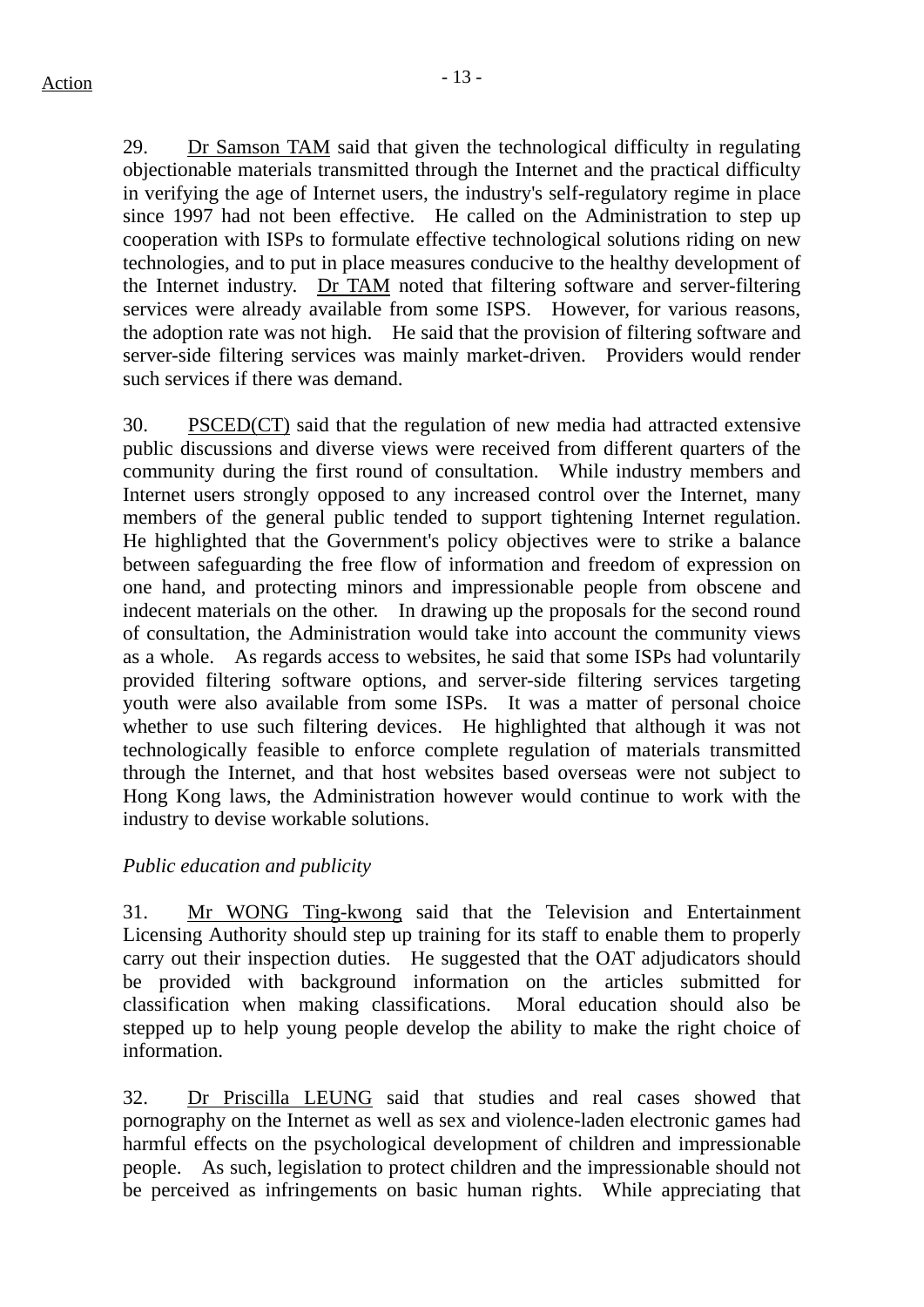Internet users and ISPs might object to the regulation of the Internet, Dr LEUNG, in her capacity as a parent and an educator, considered tighter legislative control necessary for the protection of children and youth. She opined that although education was important to educate youngsters on healthy use of the new media as well as developing a positive attitude towards sex, education alone could not possibly solve all the problems or replace legislation. She called on the Administration to increase its publicity efforts to help the community better appreciate the rationale behind legislation and to foster a positive attitude towards legislation.

33. Dr Samson TAM called for enhanced efforts to narrow the digital divide, particularly targeting at parents of low-income families, to assist them to better understand the use of the Internet so that they could in turn help their children develop healthy Internet habits.

34. PSCED(CT) noted the suggestions. He said that regulation of new forms of media was a complex issue that had to be carefully examined and deliberated. The Administration would examine the issue and follow up with relevant stakeholders on stepping up public education on moral standards and artistic values. Efforts would also be made to help parents better understand the use of the Internet and educate their children on the healthy use of the new media. The District Cyber Centre programme was one of the initiatives launched to enhance digital inclusiveness of the less privileged groups of the community.

## *Second round of public consultation*

35. On the scope of the second round of consultation, Ms Cyd HO enquired whether issues other than the three major areas of concern identified by the Consultant (namely, the definitions of "obscenity" and "indecency", the operation of the OAT, and the handling of Internet and new media) would be excluded. In response, PSCED(CT) said that the analysis and recommendations made by the Consultant did not necessarily represent the position of the Administration. He highlighted that a decision on the major areas of public concern to be included in the second round of consultation had yet to be made based on the submissions received so far, the review and opinion survey findings, the Consultant's recommendations, and views of LegCo Members and the community.

36. Mr Paul TSE noted the findings of the survey conducted by HKUPOP that those with higher education level and make more frequent use of the Internet tended to favour less Internet control, while those with lower education level would more likely support a stricter regulatory system. He suggested that when conducting opinion survey in the future, consideration should be given to accord more weighting to the views of those respondents who were more knowledgeable of the current regulatory system. More neutral terms should be used in place of value-laden terms such as "obscene" and "indecent" which carried a negative connotation.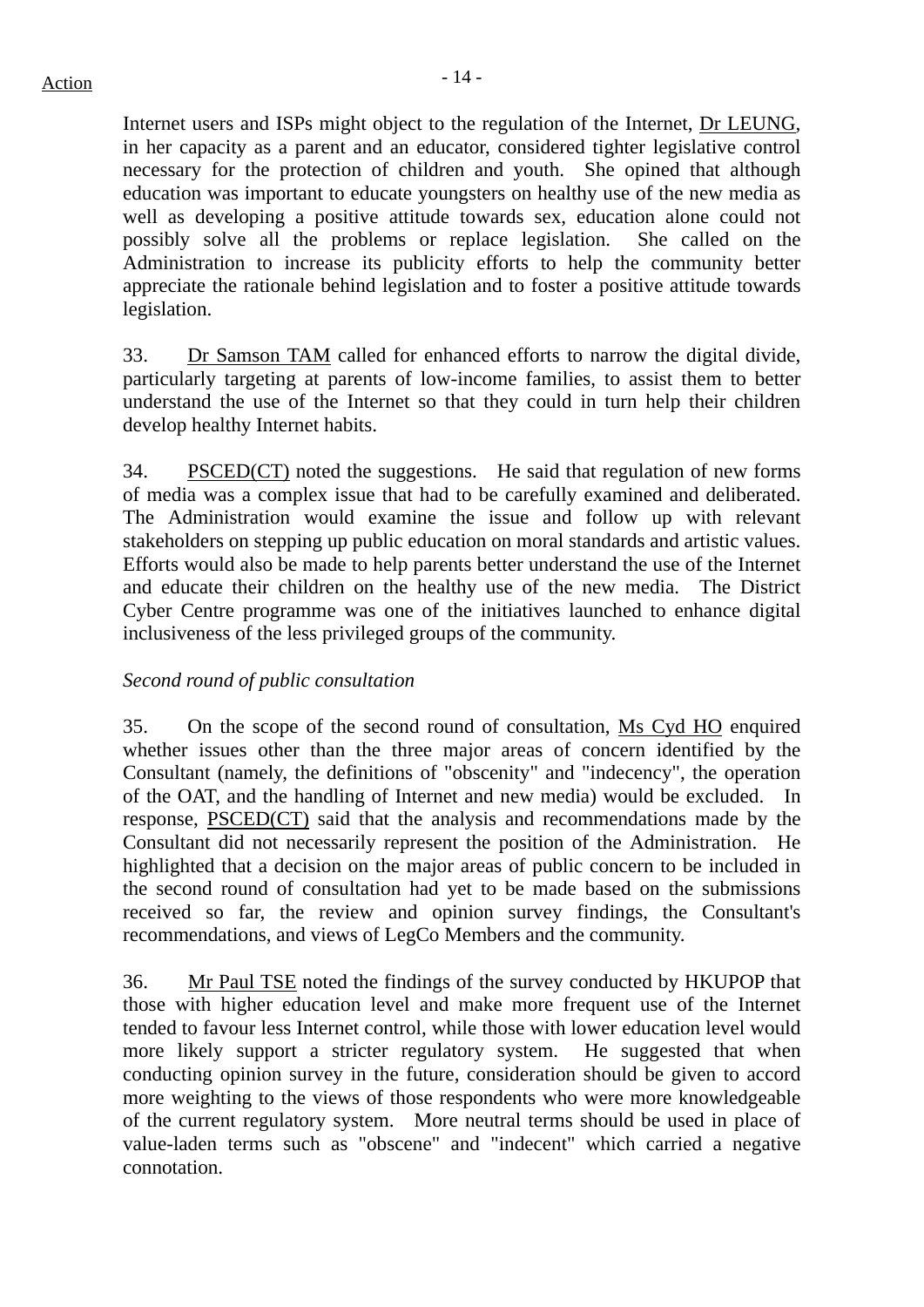| V. | <b>Information security</b><br>(LC Paper No. CB(1)2180/08-09(07) -- Administration's | paper<br><sub>on</sub><br>information security                                                                                                                          |
|----|--------------------------------------------------------------------------------------|-------------------------------------------------------------------------------------------------------------------------------------------------------------------------|
|    | LC Paper No. $CB(1)2180/08-09(08)$ -- Paper on follow-up actions taken               | in relation to the data leakage<br>cases concerning government<br>bureaux/departments provided by<br>the Office of the Privacy<br><b>Commissioner for Personal Data</b> |
|    | LC Paper No. $CB(1)2180/08-09(09)$ -- Paper on information security                  | prepared by the Legislative<br>Council Secretariat (updated)<br>background brief)                                                                                       |

### Briefing by the Administration

37. PSCED(CT) briefed members on the progress of Government's information security enhancement programme since the last update in December 2008, details of which were set out in the Administration's paper (LC Paper No. CB(1)2180/08-09(07)).

#### Discussion

# *Notifying the Privacy commissioner for Personal Data and affected data subjects of data leakage incidents*

38. Ms Emily LAU noted that a number of personal data leakage incidents involving Government departments/bureaux and public bodies had not been brought to the attention of the Privacy Commissioner for Personal Data (PCPD), and the cases only came to light through media reports. She sought clarification on the Government's policy on notifying PCPD and affected data subjects of the data leakage incidents.

39. In response, the Government Chief Information Officer (GCIO) advised that within the Government, all security incidents in electronic form would be reported to the Government Information Security Incident Response Office (GIRO), while PCPD would be notified of all incidents involving leaks of personal data in electronic form. He said that the issue of whether it should be made a mandatory practice to report all losses of personal data in hard copy to PCPD in similar way would be further examined. PSCED(CT) added that affected data subjects, except those for whom there was no sufficient contact information for follow-up, would be notified of the leakage as far as practicable. Exception to these rules were permitted only when there was an overriding public interest consideration, in which case the approval of the head of the bureau/department concerned would have to be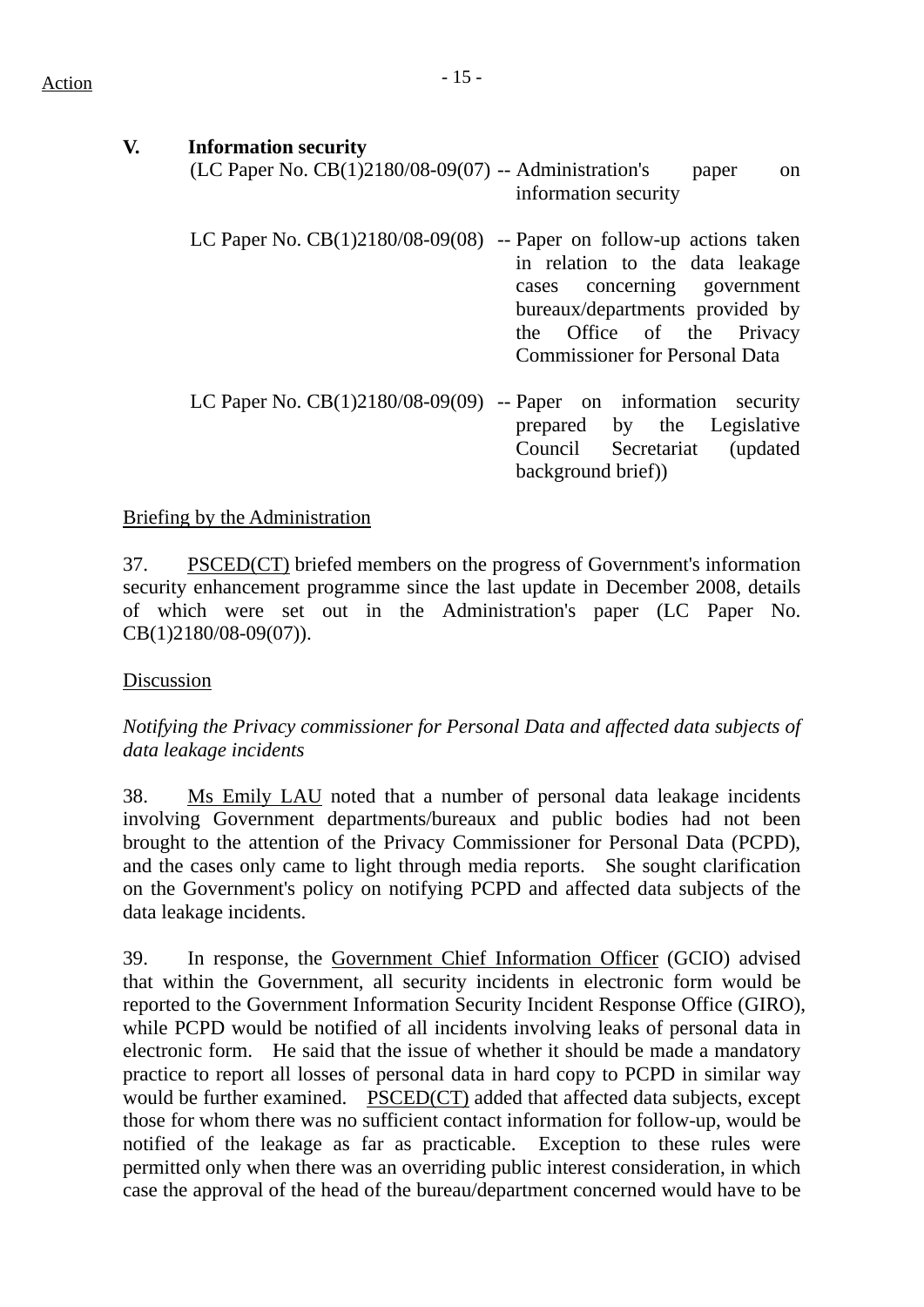sought.

40. In response to Ms Emily LAU's enquiry about the follow-up actions taken by the PCPD in respect of the personal data leakage incidents that had been brought to his attention, PCPD said that preliminary enquiry and compliance checks would be carried out to ascertain whether there were breaches of the requirements of the Personal Data (Privacy) Ordinance (Cap. 486) or the data protection principles. Remedial measures would be recommended to the data users to rectify the situation. Data users, and in the case of the Government, the head of department or high ranking officials, were required to make a written undertaking to make improvement to its future conduct and take prompt remedial actions in such form as recommended by him. He was empowered by the Ordinance to initiate investigation into suspected cases of contravention. In case of contravention, enforcement notice would be issued to data users as appropriate. Repeated offenders for non-compliance would be subject to criminal prosecution. PCPD further opined that his office should be informed of all incidents involving the loss and leakage of personal data in both electronic and paper form. While Government departments and bureaux in general had been cooperative, he said that more speedy response from the departments and bureaux concerned would facilitate his office to make a timely investigation and provide prompt advice on remedial measures to be undertaken.

41. In this connection, Ms Emily LAU urged the Government to disclose all data leakage cases and to notify the affected data subjects as far as practicable. The Government should also notify PCPD of all personal data leakage either in paper or electronic form. The departments and bureaux concerned should cooperate with PCPD upon PCPD's enquiry into the cases which had not been reported to PCPD. PSCED(CT) noted the suggestion and undertook to convey members' concern to the relevant bureaux.

*Disciplinary actions against staff causing data leakage* 

42. Ms Emily LAU enquired about the disciplinary actions taken against those civil servants who had not exercised due care and prudence in handling sensitive or personal data. GCIO said that Government bureaux/departments involved in the data leakage incidents had either completed or were conducting thorough investigation into the incidents. Appropriate actions including disciplinary actions would be taken in accordance with the established disciplinary mechanism against those officers who had violated the security regulations and procedures. Penalties ranging from warning to dismissal would be imposed as appropriate depending on the nature and seriousness of the breaches. The Deputy Government Chief Information Officer (Consulting and Operations) (DGCIO(C&O)) informed the meeting that 10 incidents had been reported in the first two quarters in 2009, of which six incidents involved data leakage. The Administration had completed investigation of four cases and had taken disciplinary action against the officer concerned in one case.

Admin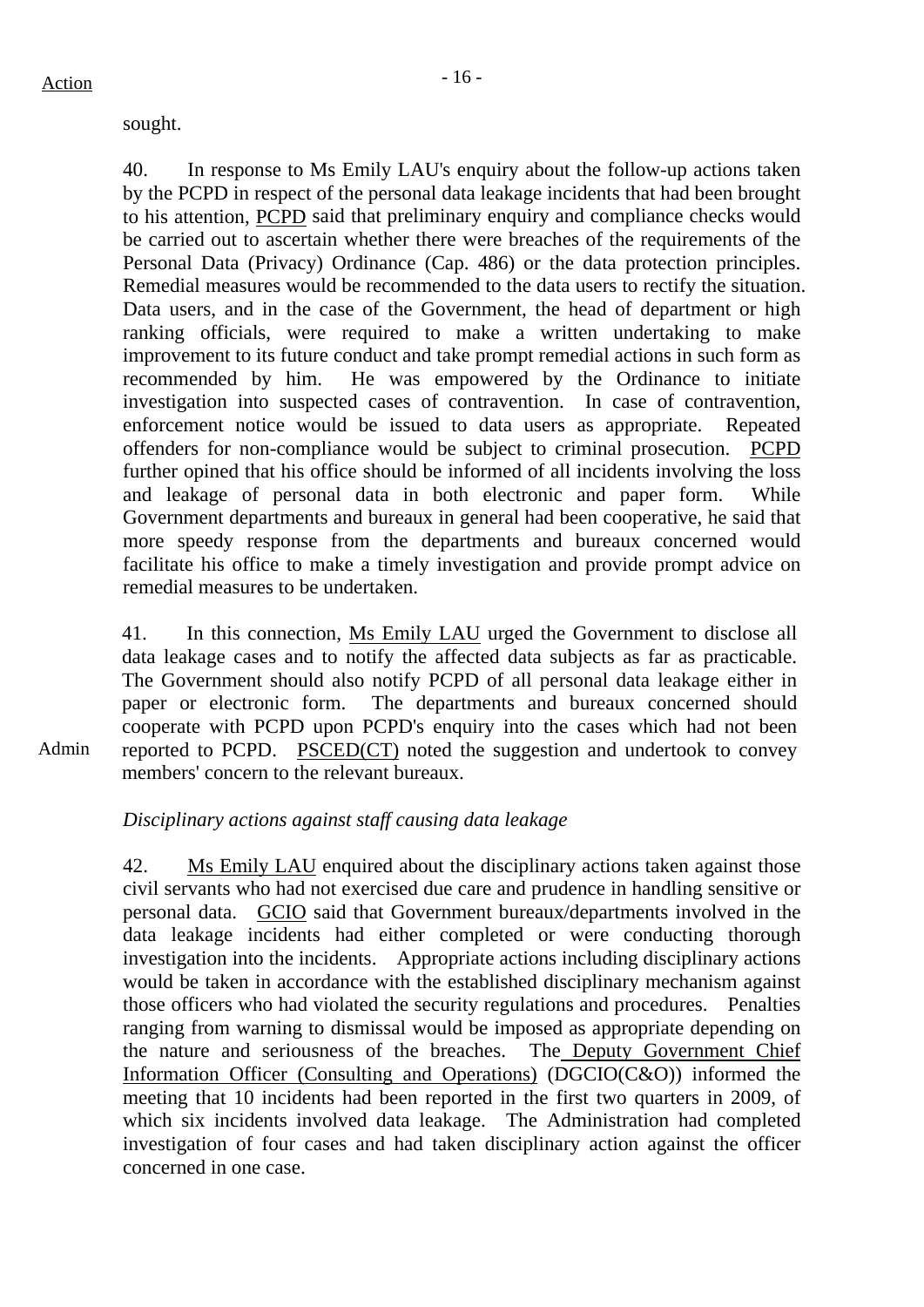# *Strengthening information security posture*

43. Dr Samson TAM expressed concern that further data leakage would undermine public confidence in information security and personal data protection, thus hampering the implementation of the E-Government initiative. Noting that Government bureaux and departments differed greatly in their information technology and security capability, he enquired about the timetable for adopting international security standards across the Government bureaux and departments. He also enquired about the measures in place to safeguard the Government IT system from malicious attacks of hackers.

44. In response, DGCIO(C&O) advised that the Administration regularly reviewed the IT security related regulations, policies and guidelines to ensure that they were up-to-date with technological advancement, international developments and industry best practices. In January 2009, the Office of the Government Chief Information Officer (OGCIO) initiated a review and intended to promulgate the revised regulations, policies and guidelines by the end of 2009. The review would benchmark the Government security policies against those countries advanced in IT as well as prevailing international standards. Bureaux and departments were required, as a standard practice, to carry out security risk assessment of their information systems at least once every two years, and also for new information systems before their launching. Arising from the series of data leakage, a special security audit had been conducted for bureaux and departments to identify reasons for non-compliance and draw up improvement measures to address the problems identified. He assured members that the Administration would keep in view security challenges resulting from technological advancement to uphold a high standard of information security that was in pace with international standards.

45. As regards safety measures against malicious attacks from hackers, DGCIO(C&O) said that various technical tools and solutions such as firewalls and protection software were deployed to safeguard against security threats and cyber attacks. Each bureau and department was required to put in place security measures and contingency plans, and conduct regular tests on such plans. GIRO would provide central co-ordination to bureaux/departments in the handling of Government information security incidents in the event of emergencies involving security threats and hacking, and provide appropriate advice and assistance on information security matters as and when necessary.

46. Dr Samson TAM called on the Government to encourage private sector companies to strengthen their information security posture, and to increase the resources to the Hong Kong Computer Emergency Response Team Coordination Centre (HKCERT) to enable it to better assist private business enterprises to enhance their information security capability. DGCIO(C&O) replied that the Government was very supportive of security promotion events organized by private institutes or security associations. OGCIO had been regularly organizing conferences and seminars, in close collaboration with the industry and organizations such as HKCERT, advising the public on security threats such as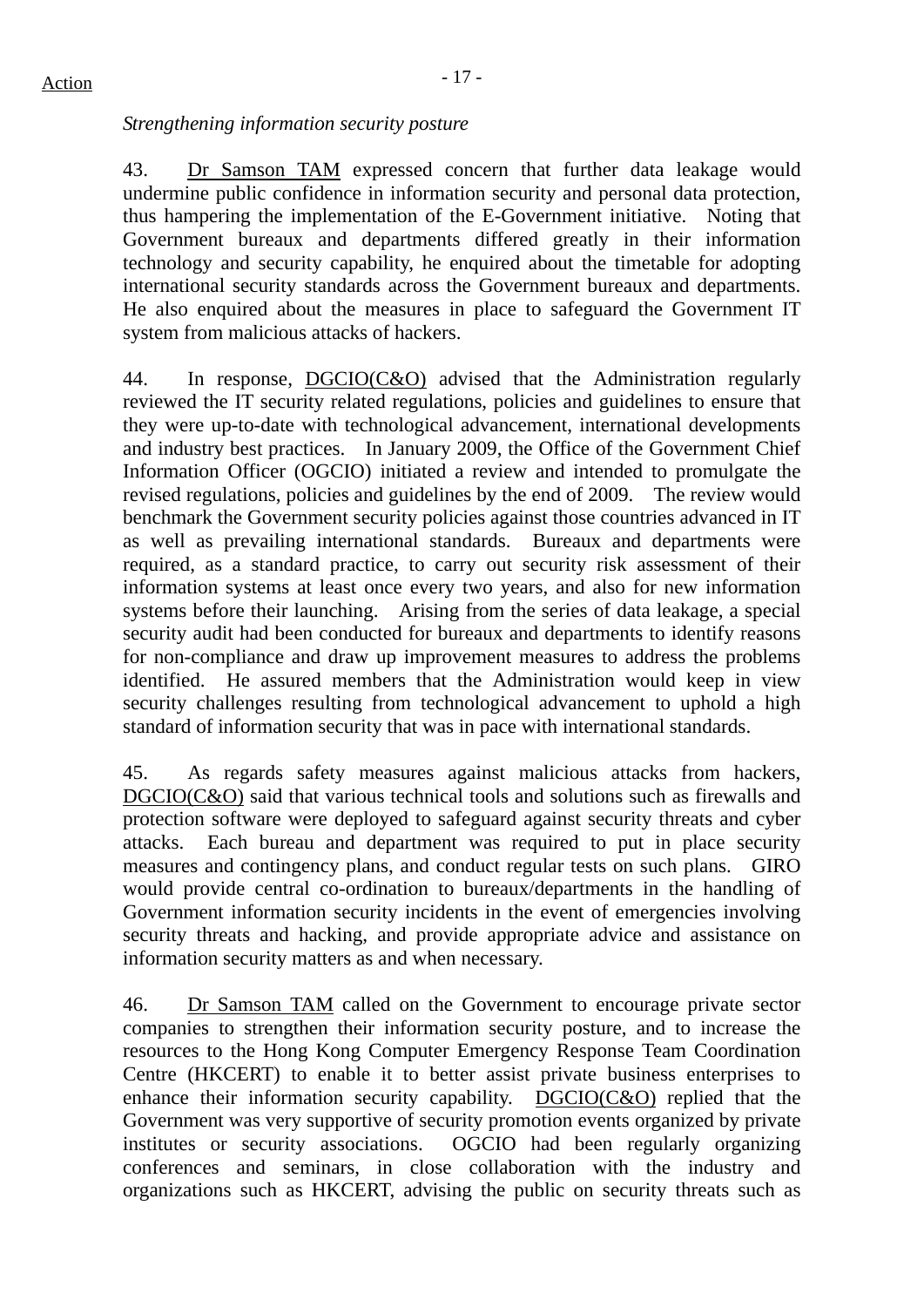Botnets. HKCERT had been provided with additional resources in the current financial year to promote and strengthen information security in the private sector.

47. In response to Ms Emily LAU's enquiry about the use of technical tools and solutions for data protection, DGCIO(C&O) said that security technologies and solutions including storage encryption tools were widely deployed to minimize the risks of data exposure. OGCIO had provided channels to facilitate acquisition of such solutions by bureaux and departments. There were different classes of USB encryption solutions providing various levels of protection. Bureaux and departments could select the appropriate solutions for use depending on their business requirements. The independent security audit of all bureaux and departments completed in May 2009 found that bureaux and departments' information systems were in general compliant with Government's security requirements. OGCIO would follow up with the bureaux and departments concerned on the weaknesses identified and continue to provide them with the latest technology updates and technical solutions as appropriate.

48. Mr WONG Ting-kwong enquired whether the Government websites had ever been hacked into and whether there was any leakage of personal data and sensitive information arising from the loss of personal computers (PCs) and notebooks. DGCIO(C&O) said that like all other enterprises, the Government was not immune from information security risks and data leakage. While there had been malicious attacks of Government websites such as intrusion attempts and web defacements, the cases had been quickly remedied and no internal systems were affected. Bureaux and departments had been advised to be vigilant to malicious intrusion and penetration attempt. In addition, 24-hour intrusion detection system had been advised to be installed to alert the concerned bureau and department of any unusual activities. All security incidents including the leakage of classified data through the loss or theft of portable electronic storage devices, PCs, notebooks and handheld communication devices had to be reported to GIRO.

## *Concern about the mandatory installation of the filtering software "green dam"*

49. Ms Cyd HO referred to the compulsory requirement in the Mainland that computers must install the filtering software "green dam" whereby data in the computers would be transferred to a central system for monitoring. Ms HO expressed concern whether the computers of the offices of the Hong Kong Special Administrative Region (HKSAR) Government in the Mainland had been installed with such filtering software. Although the mandatory requirement was subsequently dropped, she asked whether the computers of the offices of the HKSAR Government in the Mainland would be exempted in the event that the compulsory installation requirement was reinstated in future.

50. In reply, PSCED(CT) said that presently none of the computers in the HKSAR Government offices contained such filtering software. As far as he understood, the mandatory installation of the filtering software was originally intended for computers sold in the Mainland with effect from 1 July 2009.